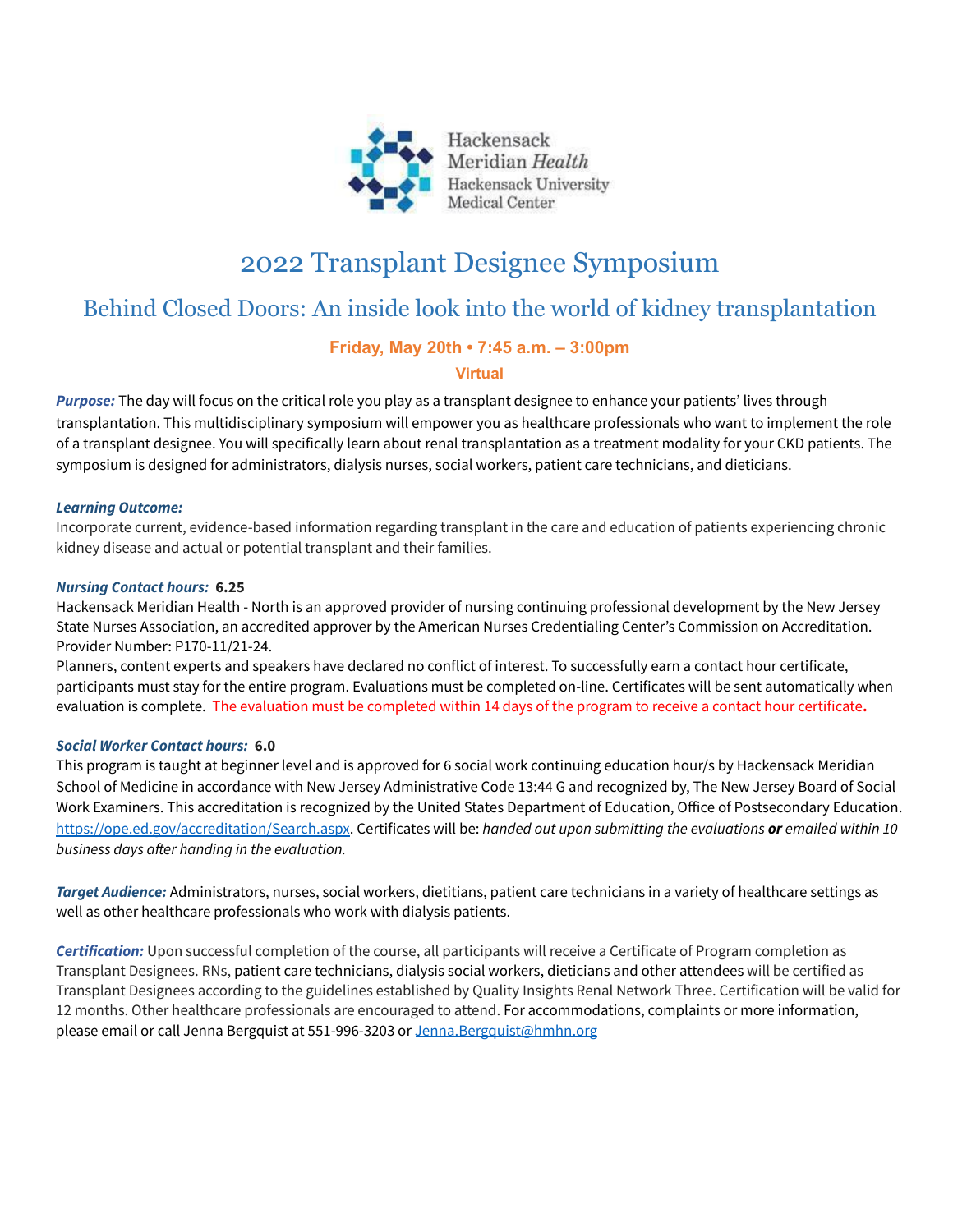## **Agenda**

| <b>Time</b>              | <b>Topic</b>                                                                                   | <b>Presenter</b>                         |
|--------------------------|------------------------------------------------------------------------------------------------|------------------------------------------|
| 7:45 A.M. - 8:00 A.M.    | <b>Registration &amp; Welcome</b>                                                              | Helen Irving, RN, MBA                    |
| $8:00$ A.M. $-8:30$ A.M. | Introductions and Overview of Transplant at HackensackUMC                                      | Michael J. Goldstein, MD,<br><b>FACS</b> |
| 8:30 A.M. - 9:00 A.M.    | Overview of Renal Transplant                                                                   | David Serur, MD                          |
| 9:00 A.M. - 9:30 A.M.    | Medical Criteria for Living Kidney Donation                                                    | Vaqar Ahmed, MD                          |
| 9:30 A.M. - 10:00 A.M    | Transplant Tourism: Declaration of international trends                                        | Namrata Jain, MD                         |
| 10:00 A.M. - 10:15 A.M.  | <b>Break</b>                                                                                   |                                          |
| 10:15 A.M. - 12:00 P.M   | The Transplant Journey - taken out                                                             |                                          |
| 10:15 A.M. - 10:25 A.M.  | How to get in the door: The referral phase                                                     | Jenna Bergquist                          |
| 10:25 A.M. - 10:40 A.M.  | Getting on the list: The evaluation & waitlist                                                 | Cheryl Jaron BSN, RN, CCTC               |
| 10:40 A.M. - 11:00 A.M.  | Unraveling the medication mystery                                                              | Michael Wynd, PharmD, BCPS               |
| 11:00 A.M. - 11:30 A.M.  | Inside the mind of the transplant recipient                                                    | Ritu Chib-Eiven, MSW, LCSW               |
| 11:30 A.M. - 11:45 A.M.  | All about the coverage: Financial aspect of getting transplanted                               | Helen Irving, RN, MBA                    |
| 11:45 A.M. - 12:00 P.M.  | Now I have my kidney, what happens next?                                                       | Robert Sosnicki, BSN, RN,<br><b>CCTC</b> |
| 12:00 P.M. -12:30 P.M.   | Lunch                                                                                          |                                          |
| 12:30 P.M. -1:00 P.M.    | <b>Transplant Recipient Surgery</b>                                                            | Samuel Sultan, MD                        |
| 1:00 P.M. - 1:30 P.M.    | Living Donor Robotic Surgery                                                                   | Michael Degen, MD                        |
| 1:30 P.M. - 2:15 P.M.    | The Living Donor Journey - taken out                                                           |                                          |
| 1:30 P.M-2:00P.M.        | All about living donation                                                                      | Katie Murdock BSN, RN, CCTC              |
| 2:00 P.M. - 2:15 P.M.    | Assessment of the living donor & Role of the ILDA                                              | Jaclyn Bauer, LCSW                       |
| 2:15 P.M. - 2:30 P.M.    | Strategies to help patients find a living kidney donor: Microsites &<br>Social Media Campaigns | Jenna Bergquist                          |
| 2:30 P.M. - 2:45 P.M.    | The Big Picture: Patient Experience Interview                                                  | Moderated by Helen Irving,<br>RN, MBA    |
| 2:45 P.M. - 3:00 P.M.    | Wrap up and Final Questions                                                                    | Helen Irving, RN, MBA                    |